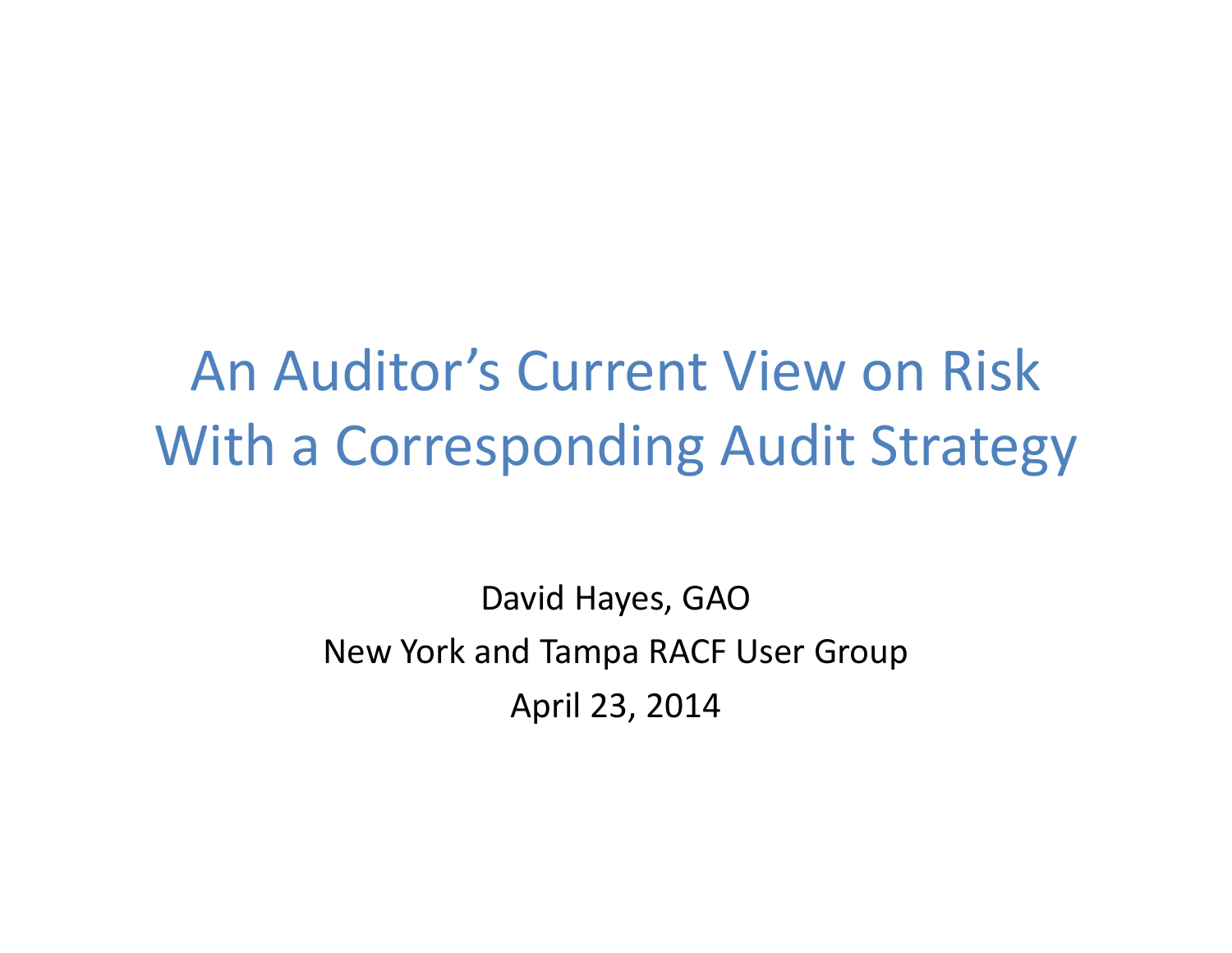#### The Auditor's Situation

- In many organizations, mainframe computers remain in the infrastructure, but individuals (management and staff) with an understanding of mainframes are becoming harder to locate
- Audit teams struggle to engage qualified staff to evaluate controls around mainframe processing (especially as controls extend from the mainframe to other platforms)
- Newer application architectures utilize access paths to the mainframe that are not familiar to both auditors or system operations staff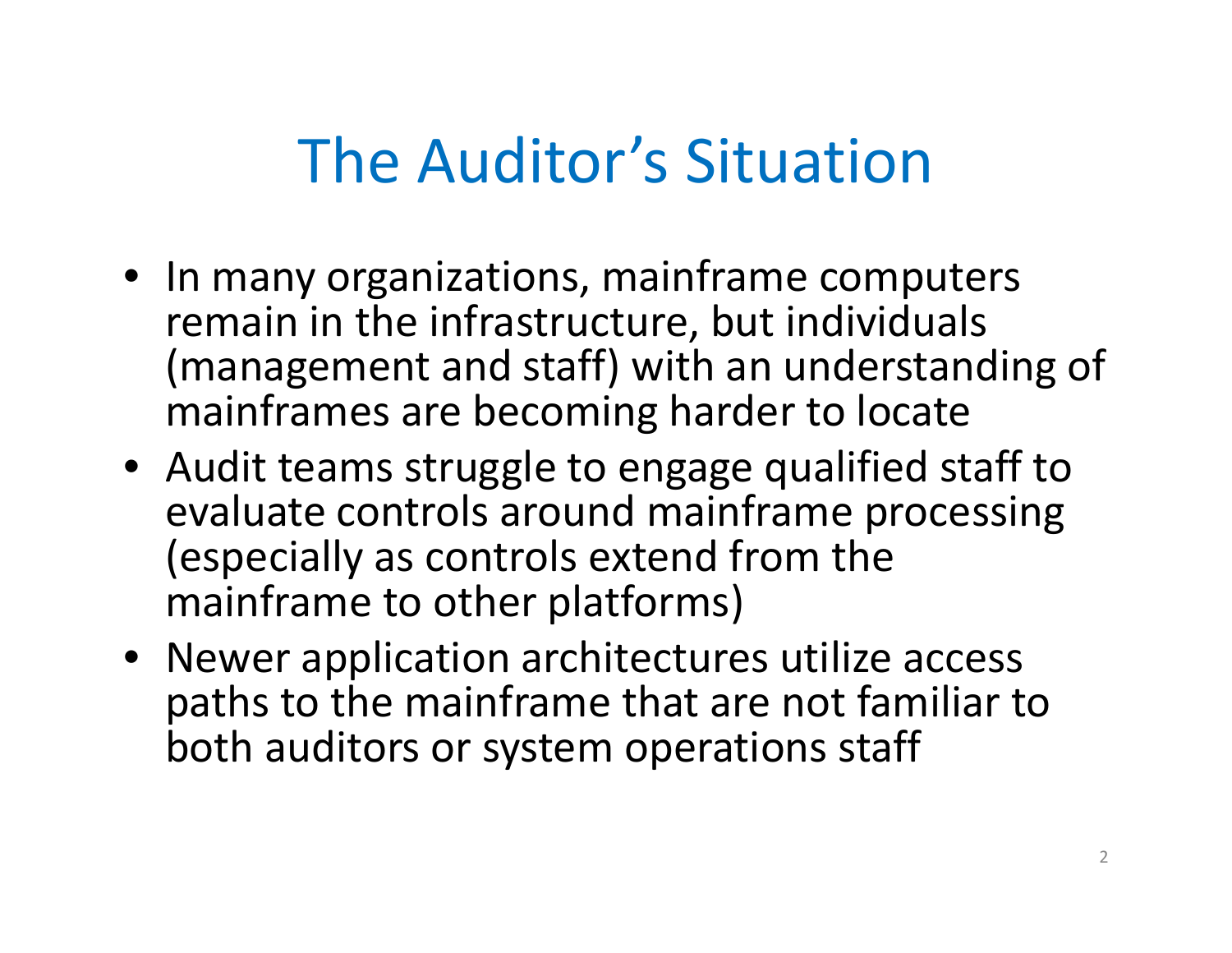## Factors Influencing Audit Risk

- Lack of qualified auditors
- Simplistic audit plans that focus on controls at the LPAR level
- Audit approaches that artificially segregate the audit teams by disciplines and by information system technologies
- Audit approaches that rely on analysis of static information and reports in isolation from other sources of information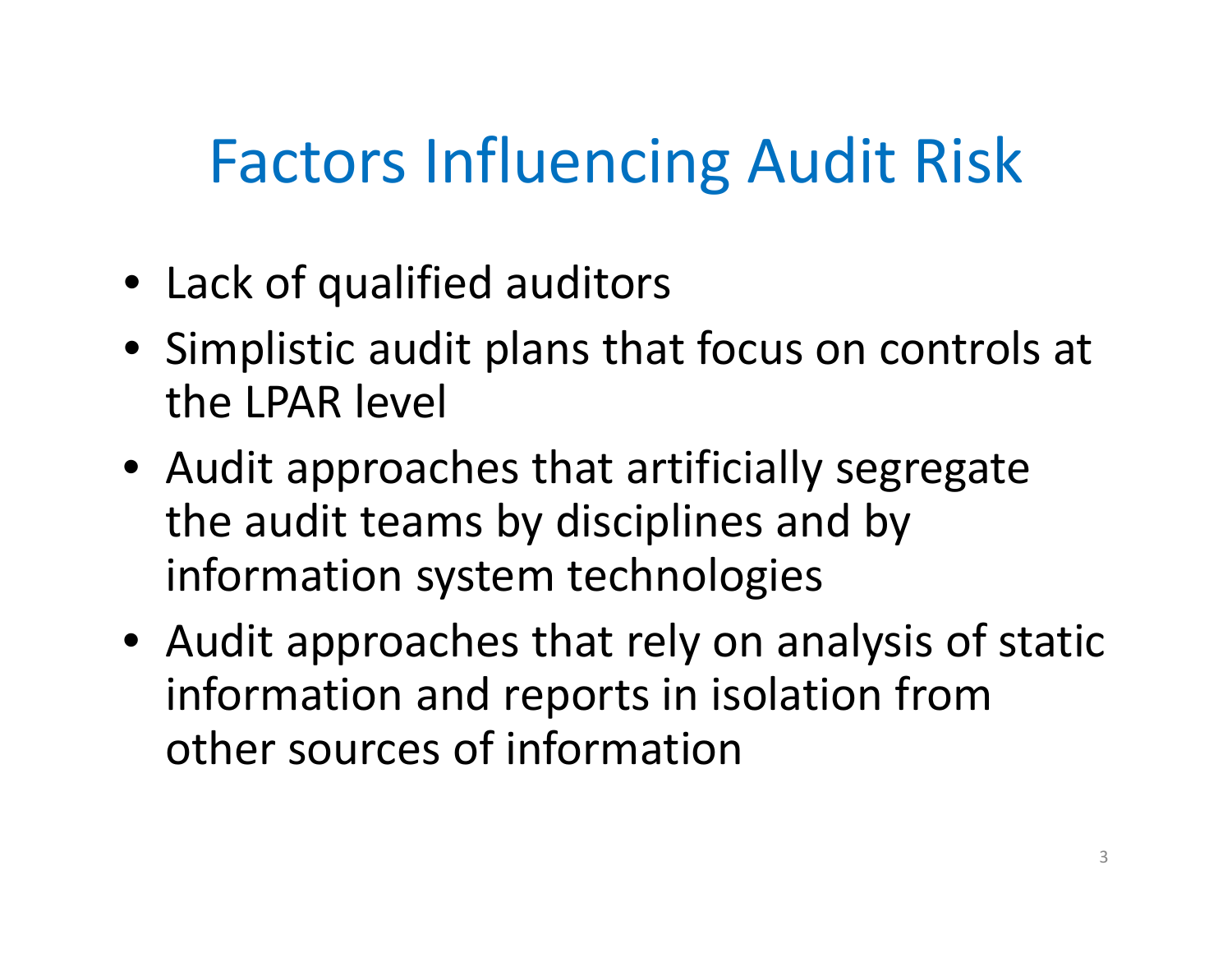# Factors Influencing Control Risk

- Installing software and defining system configurations without understanding them
- Allowing application developers and COTS vendors to dictate system configurations
- Combining new application architectures into existing environments that support aging business processes requiring significant end‐user access
- Moving identification and authentication controls out of the mainframe environment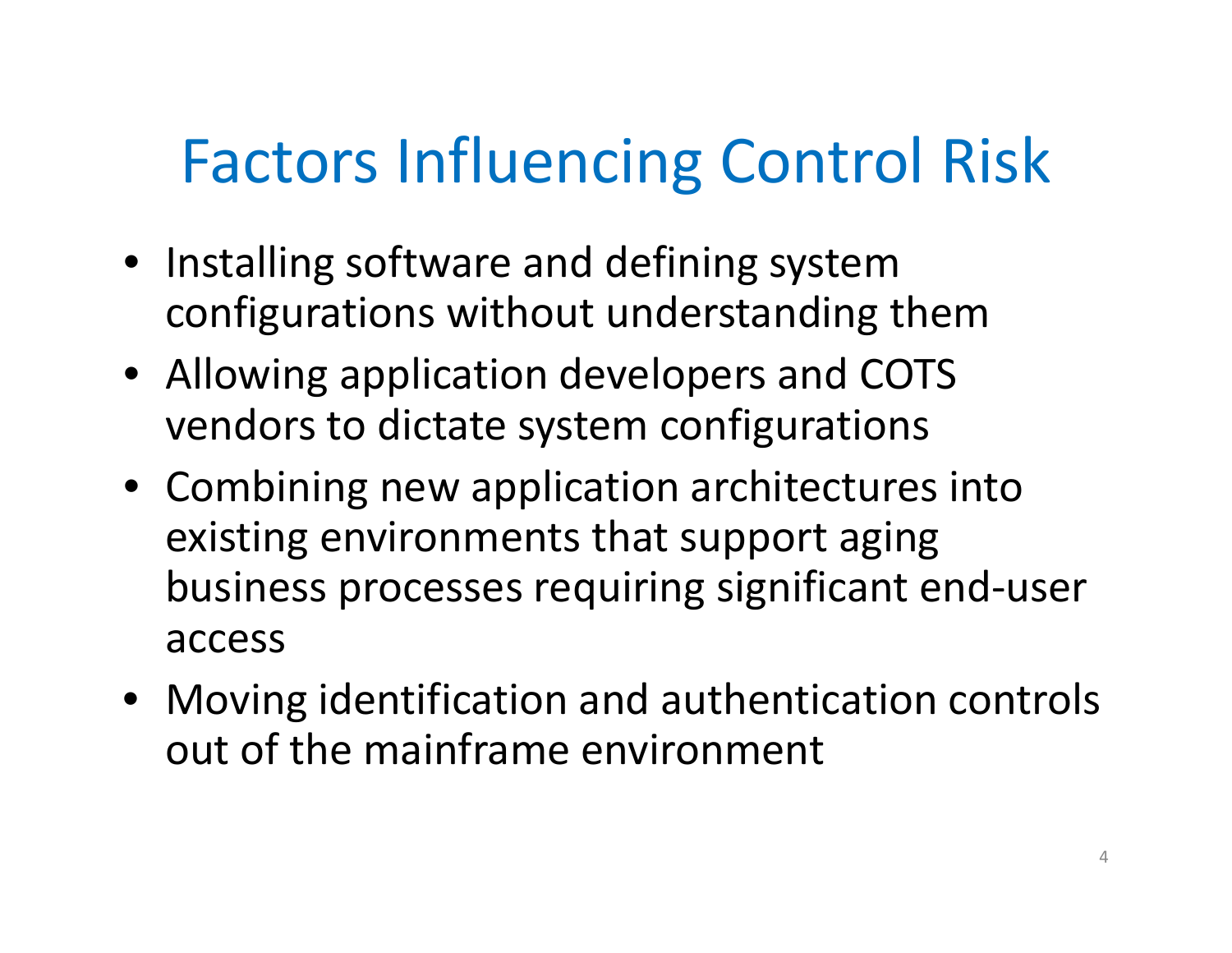## Audit Strategy ‐ People

- Focus on the basics: who owns what, who makes decisions and who monitors compliance with policy?
- Use the strengths in the audit team do not exclude the non‐mainframe audit crew or the financial auditors
- Leverage as much as possible from observations and interviews – don't limit attention to just accounting or business processes – insist on being shown how the systems support what is being observed/discussed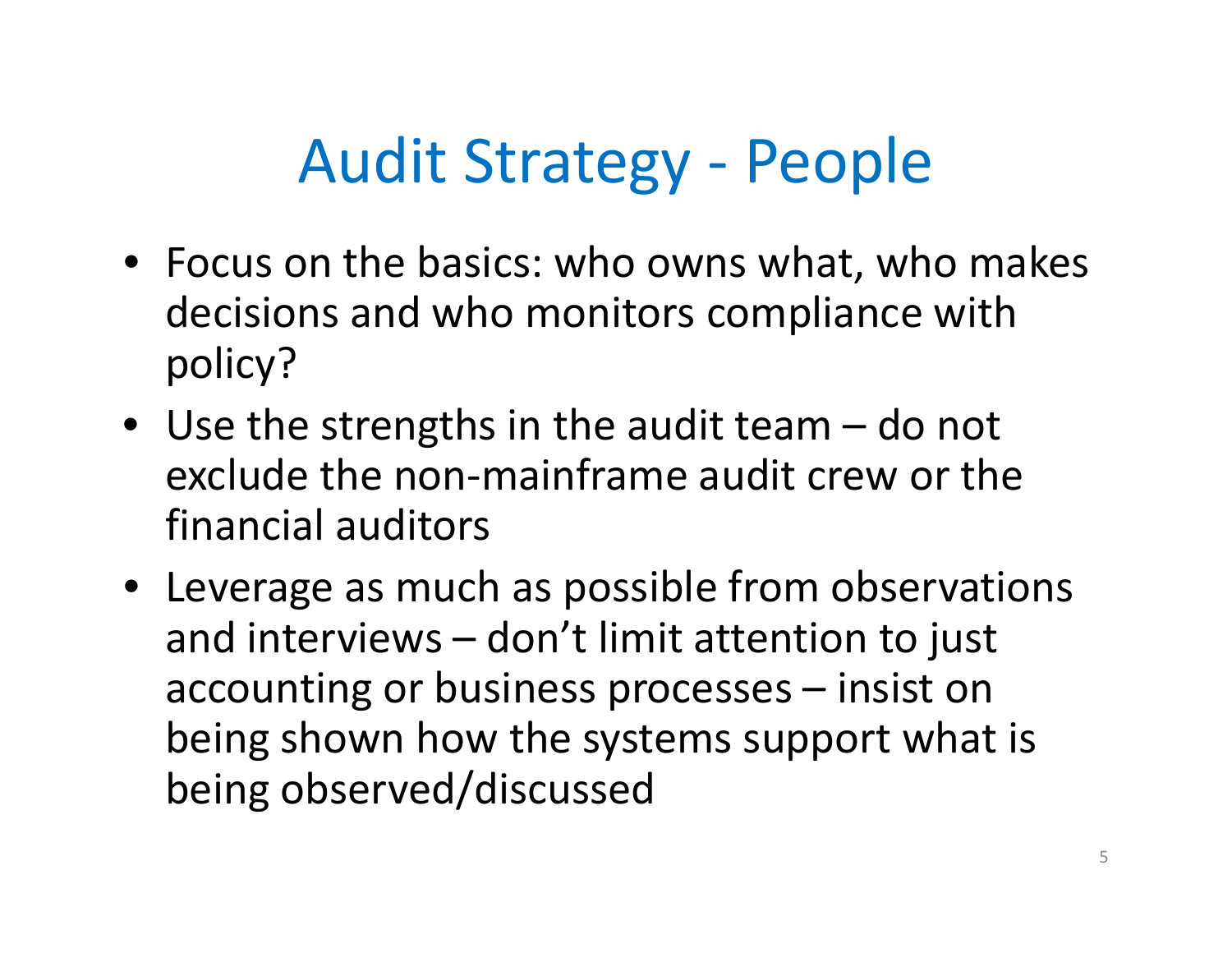# Audit Strategy ‐ Technology

- Audit from the application user interfaces back to the processing and data – across organizations and platforms – wherever the interfaces call processes or send/request information
- Identify the exact source(s) of reports used by business processes
- Find the important data and processing in the batch environment by working through the production scheduler systems